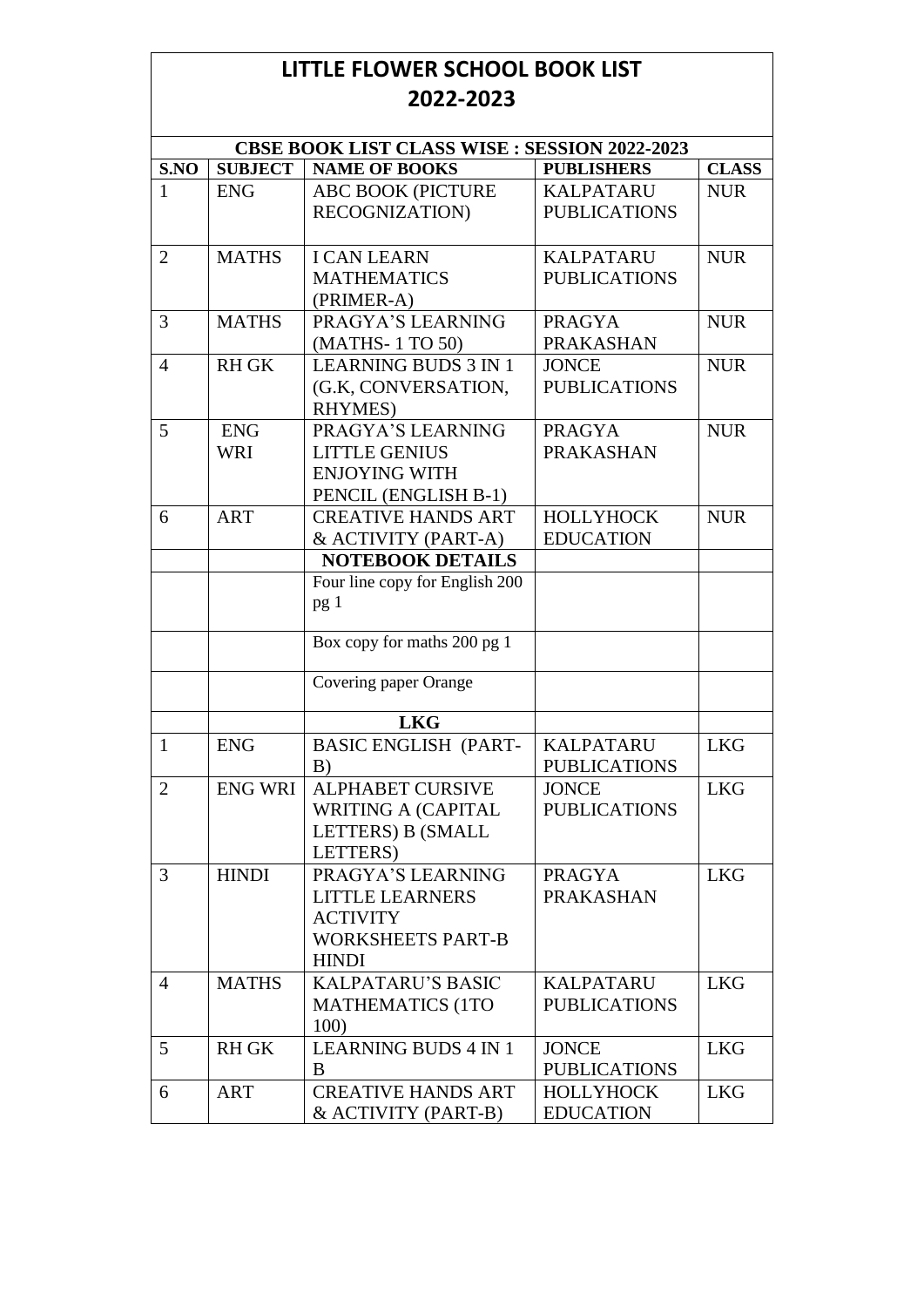|                |              | <b>NOTEBOOK DETAILS</b>                                                    |                                                                        |            |
|----------------|--------------|----------------------------------------------------------------------------|------------------------------------------------------------------------|------------|
|                |              | Four line copy for English 200                                             |                                                                        |            |
|                |              | pg <sub>1</sub>                                                            |                                                                        |            |
|                |              | $\overline{Box}$ copy for maths 200 pg 1                                   |                                                                        |            |
|                |              | Two line copy for Hindi 200                                                |                                                                        |            |
|                |              | pg <sub>1</sub>                                                            |                                                                        |            |
|                |              | Covering paper Orange                                                      |                                                                        |            |
|                |              | <b>HKG</b>                                                                 |                                                                        |            |
| $\mathbf{1}$   | <b>ENG</b>   | <b>LITTLE MASTER SERIES</b><br><b>ENGLISH FOR JUNIORS</b><br><b>PRIMER</b> | <b>INFINITY</b><br><b>BOOKS</b><br><b>PUBLICATIONS</b><br><b>INDIA</b> | <b>HKG</b> |
| $\overline{2}$ | <b>HINDI</b> | <b>SWAR BHARATI HINDI</b>                                                  | <b>PEACOCK</b><br><b>PUBLICATIONS</b>                                  | <b>HKG</b> |
| 3              | <b>MATHS</b> | <b>I CAN LEARN</b><br><b>MATHEMATICS</b><br>PRIMER-C                       | <b>KALPATARU</b><br><b>PUBLICATIONS</b>                                | <b>HKG</b> |
| 4              | <b>RH GK</b> | <b>LEARNING BUDS 4 IN 1</b><br>$(PART-C)$                                  | <b>JONCE</b><br><b>PUBLICATIONS</b>                                    | <b>HKG</b> |
| 5              | <b>ECW</b>   | <b>CURSIVE WRTING</b><br>$(PART-C)$                                        | <b>JONCE</b><br><b>PUBLICATIONS</b>                                    | <b>HKG</b> |
| 6              | <b>HWR</b>   | <b>SHABD LEKHAN HINDI</b>                                                  | <b>PEACOCK</b><br><b>PUBLICATIONS</b>                                  | <b>HKG</b> |
| $\overline{7}$ | <b>ART</b>   | <b>CREATIVE HANDS ART</b><br>& ACTIVITY (PART-C)                           | HOLLYHOCK<br><b>PUBLICATIONS</b>                                       | <b>HKG</b> |
|                |              | <b>NOTEBOOK DETAILS</b>                                                    |                                                                        |            |
|                |              | Four line copy for English&<br>GK 200 pg 1                                 |                                                                        |            |
|                |              | Box copy for maths 200 pg 1                                                |                                                                        |            |
|                |              | Two line copy for Hindi 200<br>pg 1                                        |                                                                        |            |
|                |              | Covering paper Orange                                                      |                                                                        |            |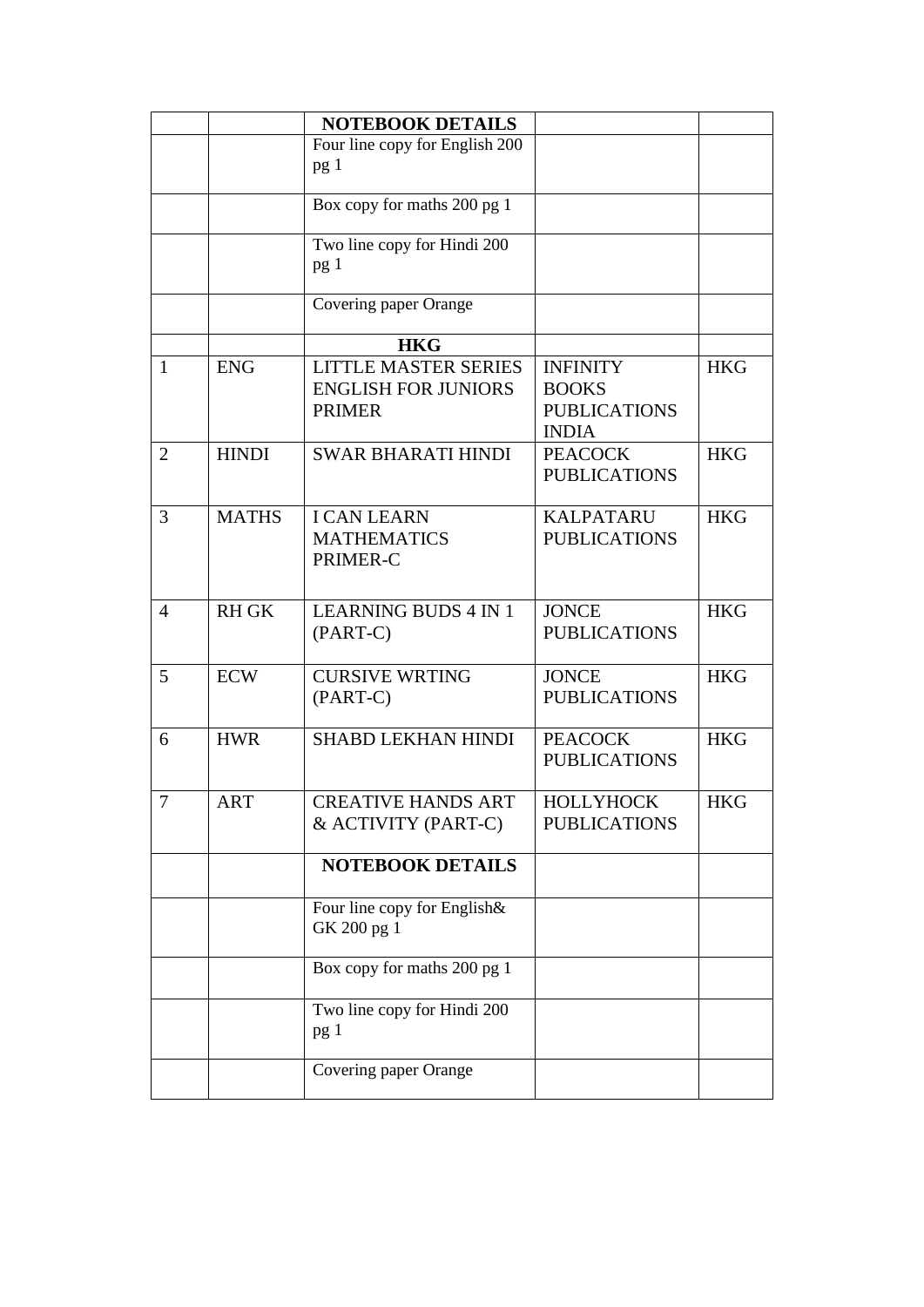## **LITTLE FLOWER SCHOOL**

## **BOOK LIST 2022-2023**

|                | <b>CBSE BOOK LIST CLASS WISE : SESSION 2022-23</b> |                                                       |                                         |              |  |
|----------------|----------------------------------------------------|-------------------------------------------------------|-----------------------------------------|--------------|--|
| S.NO           | <b>SUBJECT</b>                                     | <b>NAME OF BOOKS</b>                                  | <b>PUBLISHERS</b>                       | <b>CLASS</b> |  |
| $\mathbf{1}$   | <b>ENG</b>                                         | <b>RAINDROPS</b>                                      | <b>RATNA SAGAR</b>                      | T            |  |
| $\overline{2}$ | <b>ENG GRM</b>                                     | <b>EDUCANDLE GRAMATICS</b>                            | <b>FRIENDS</b><br><b>PUBLICATION</b>    | $\mathbf I$  |  |
| 3              | <b>HINDI</b>                                       | <b>MUKTANJALI</b>                                     | <b>KRISTON</b><br><b>PUBLICATIONS</b>   | $\mathbf I$  |  |
| 4              | <b>HINDI GRM</b>                                   | <b>VYAKARAN VATIKA</b>                                | ANAND BOOKS INT.<br>PVT. LIMITED        | $\mathbf I$  |  |
| 5              | <b>MATH</b>                                        | <b>LIVING MATHS</b>                                   | <b>RATNA SAGAR</b>                      | $\mathbf I$  |  |
| 6              | <b>EVS</b>                                         | <b>HAPPY WORLD</b>                                    | <b>RATNA SAGAR</b>                      | $\mathbf I$  |  |
| $\tau$         | <b>COMP</b>                                        | IT PLANET (CODE BOTICS)                               | PM PUBLICATIONS                         | $\mathbf I$  |  |
| 8              | <b>GK</b>                                          | KALPATARU'S GENERAL<br><b>KNOWLEDGE</b>               | <b>KALPATARUS</b><br><b>PUBLICATION</b> | $\mathbf I$  |  |
| 9              | <b>MSC</b>                                         | <b>LIGHT TO MY PATH</b>                               | <b>JONCE PUBLICATION</b>                | $\mathbf I$  |  |
| 10             | <b>ECON</b>                                        | EDUCANDLE TIME TO TALK                                | <b>FRIENDS</b><br><b>PUBLICATION</b>    | $\mathbf I$  |  |
| 11             | <b>ECW</b>                                         | <b>CURSIVE WRITING</b>                                | <b>JONCE</b><br><b>PUBLICATIONS</b>     | $\mathbf I$  |  |
| 12             | <b>HWR</b>                                         | SAROVAR HINDI SULEKH                                  | MEGA MINND BOOKS                        | I            |  |
| 13             | <b>DRAW</b>                                        | <b>CREATIVE ART BOOK (1)</b>                          | KALPATARU'S<br><b>PUBLICATIONS</b>      | $\mathbf I$  |  |
|                |                                                    | <b>NOTE BOOK DETAILS</b>                              |                                         |              |  |
|                |                                                    | Four line copy for Eng& EVS(SemI &<br>Sem II) 100pg 4 |                                         |              |  |
|                |                                                    | Four line copy for GK, MSC, Comp.                     |                                         |              |  |
|                |                                                    | 200pg 3                                               |                                         |              |  |
|                |                                                    | Two line copy for Hindi 200 pg 1                      |                                         |              |  |
|                |                                                    | Box copy for Maths 200 pg 1                           |                                         |              |  |
|                |                                                    | Test copies- four line copy 100 pg 5                  |                                         |              |  |
|                |                                                    | Two line copy 100 pg 1                                |                                         |              |  |
|                |                                                    | Box copy 100 pg 1                                     |                                         |              |  |
|                |                                                    | Covering paper Orange                                 |                                         |              |  |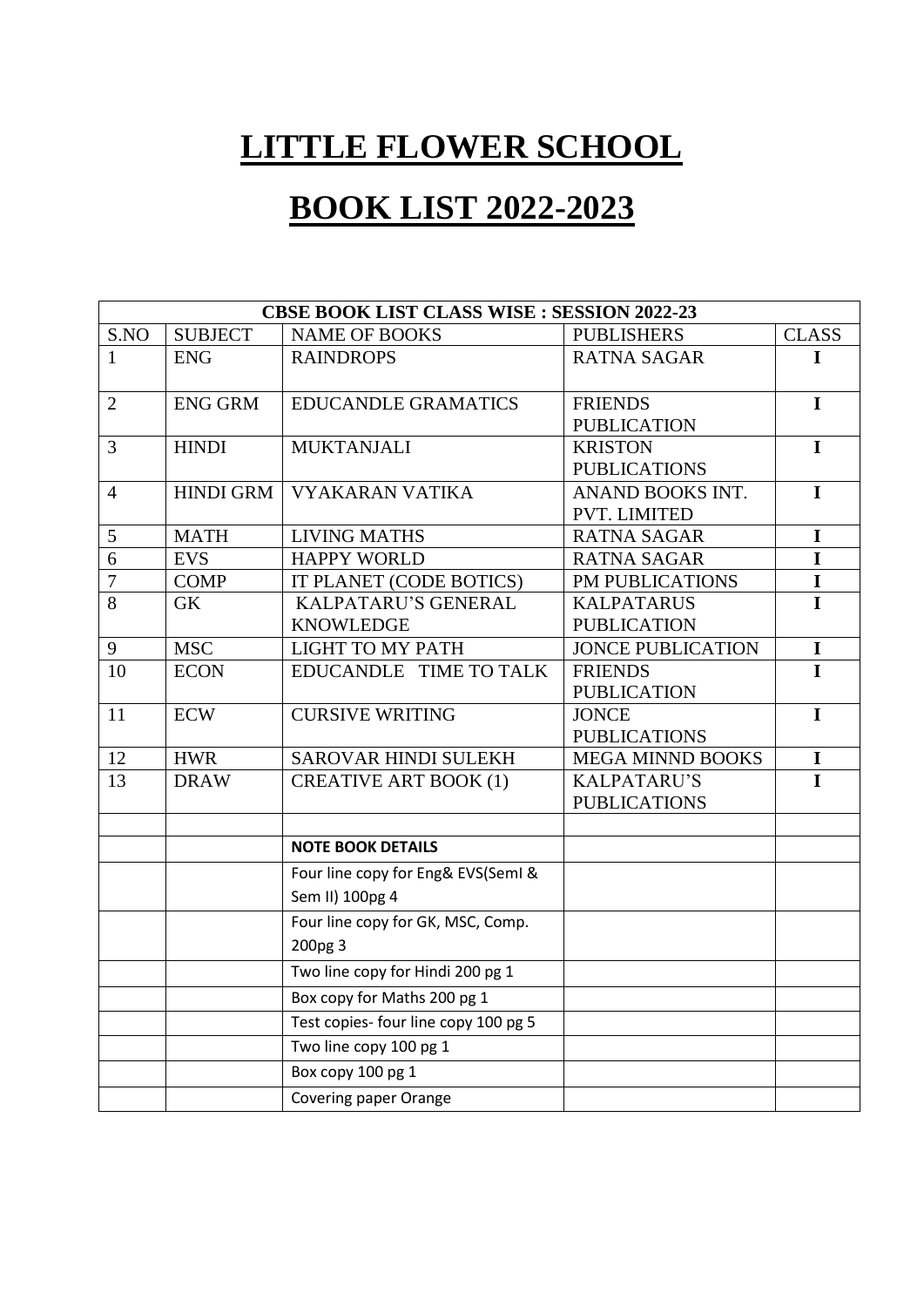|                |                  | STD <sub>2</sub>                   |                            |                  |
|----------------|------------------|------------------------------------|----------------------------|------------------|
| $\mathbf{1}$   | <b>ENG</b>       | <b>RAINDROPS</b>                   | <b>RATNA SAGAR</b>         | $\overline{2}$   |
| $\overline{2}$ | <b>ENG GRM</b>   | <b>EDUCANDLE GRAMATICS</b>         | <b>FRIENDS PUBLICATION</b> | $\overline{2}$   |
| 3              | <b>HINDI</b>     | <b>MUKTANJALI</b>                  | <b>KRISTON</b>             | $\overline{2}$   |
|                |                  |                                    | <b>PUBLICATIONS</b>        |                  |
| $\overline{4}$ | <b>HINDI GRM</b> | <b>VYAKARAN VATIKA</b>             | ANAND BOOKS INT.           |                  |
|                |                  |                                    | <b>PVT. LIMITED</b>        |                  |
| 5              | <b>MATH</b>      | <b>LIVING MATHS</b>                | <b>RATNA SAGAR</b>         | $\overline{2}$   |
| 6              | <b>EVS</b>       | <b>HAPPY WORLD</b>                 | <b>RATNA SAGAR</b>         | $\overline{2}$   |
| $\overline{7}$ | <b>COMP</b>      | IT PLANET (CODE BOTICS)            | PM PUBLICATIONS            | $\overline{2}$   |
| 8              | <b>GK</b>        | KALPATARU'S GENERAL                | <b>KALPATARUS</b>          | $\overline{2}$   |
|                |                  | <b>KNOWLEDGE</b>                   | <b>PUBLICATION</b>         |                  |
| 9              | <b>MSC</b>       | <b>LIGHT TO MY PATH</b>            | <b>JONCE PUBLICATION</b>   | $\overline{2}$   |
| 10             | <b>ECON</b>      | EDUCANDLE TIME TO TALK             | FRIENDS PUBLICATION        | $\overline{2}$   |
| 11             | <b>ECW</b>       | MY HANDWRITING PART III            | <b>ALPHONSA</b>            | $\overline{2}$   |
|                |                  |                                    | <b>PUBLISHERS</b>          |                  |
| 12             | <b>HWR</b>       | <b>SAROVAR HINDI SULEKH</b>        | <b>MEGA MINND BOOKS</b>    | $\boldsymbol{2}$ |
| 13             | <b>DRAW</b>      | <b>CREATIVE ART BOOK (2)</b>       | KALPATARU'S                | $\overline{2}$   |
|                |                  |                                    | <b>PUBLICATIONS</b>        |                  |
|                |                  |                                    |                            |                  |
|                |                  | <b>NOTE BOOK DETAILS</b>           |                            |                  |
|                |                  | Four line copy for Eng& EVS(SemI   |                            |                  |
|                |                  | & Sem II) 100pg 4                  |                            |                  |
|                |                  | Four line copy for GK, MSC, Comp.  |                            |                  |
|                |                  | 200pg 3                            |                            |                  |
|                |                  | Two line copy for Hindi 200 pg 1   |                            |                  |
|                |                  | Box copy for Maths 200 pg 1        |                            |                  |
|                |                  | Test copies- four line copy 100 pg |                            |                  |
|                |                  | 5                                  |                            |                  |
|                |                  | Two line copy 100 pg 1             |                            |                  |
|                |                  | Box copy 100 pg 1                  |                            |                  |
|                |                  | Covering paper Orange              |                            |                  |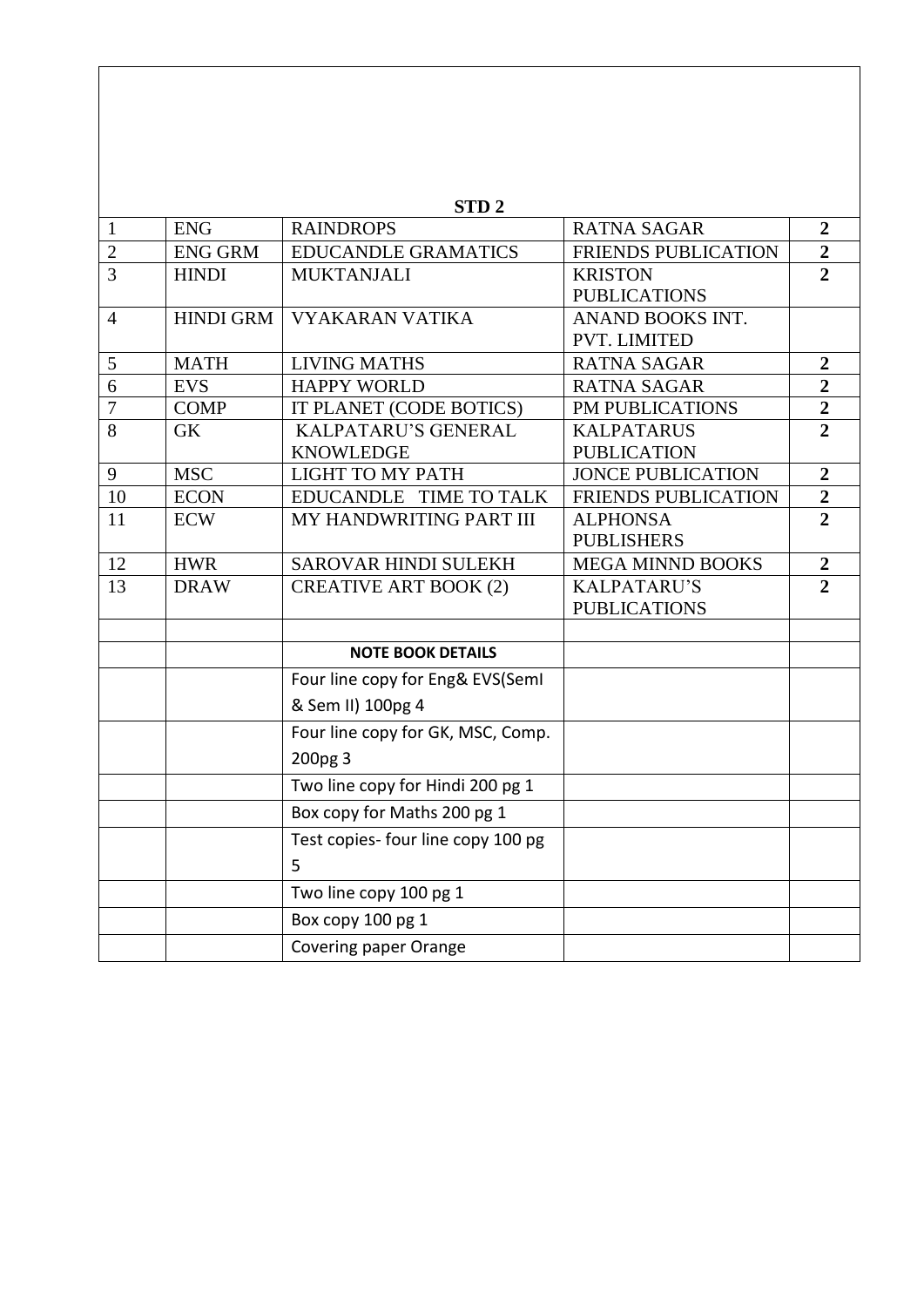| S.No           | <b>SUB</b>   | <b>NAME OF THE BOOKS</b>              | <b>PUBLISHERS</b>           | <b>CLAS</b><br>S |
|----------------|--------------|---------------------------------------|-----------------------------|------------------|
|                |              | STD <sub>3</sub>                      |                             |                  |
| $\mathbf{1}$   | <b>ENG</b>   | <b>RAINDROPS</b>                      | <b>RATNA SAGAR</b>          | 3                |
| 2              | <b>EGRM</b>  | <b>EDUCANDLE GRAMATICS</b>            | <b>FRIENDS PUBLICATION</b>  | 3                |
| 3              | <b>HINDI</b> | <b>MUKTANJALI</b>                     | <b>KRISTON PUBLICATIONS</b> | 3                |
| $\overline{4}$ | <b>HINDI</b> | <b>VYAKARAN VATIKA</b>                | ANAND BOOKS INT. PVT.       | 3                |
|                | <b>GRM</b>   |                                       | <b>LIMITED</b>              |                  |
| 5              | <b>MATH</b>  | <b>LIVING MATHS</b>                   | <b>RATNA SAGAR</b>          | 3                |
| 6              | <b>SC</b>    | LIVING SCIENCE                        | <b>RATNA SAGAR</b>          | 3                |
| $\overline{7}$ | <b>SST</b>   | <b>PANORAMA</b>                       | ANAND BOOK INT. PVT.        | 3                |
|                |              |                                       | <b>LIMITED</b>              |                  |
| 8              | <b>COMP</b>  | IT PLANET (CODE BOTICS)               | PM PUBLICATIONS             | $\mathfrak{Z}$   |
| 9              | <b>GK</b>    | KALPATARU'S GENERAL                   | <b>KALPATARUS</b>           | 3                |
|                |              | <b>KNOWLEDGE</b>                      | <b>PUBLICATION</b>          |                  |
| 10             | <b>MSC</b>   | <b>LIGHT TO MY PATH</b>               | <b>JONCE PUBLICATION</b>    | $\mathfrak{Z}$   |
| 11             | <b>ECON</b>  | EDUCANDLE TIME TO TALK                | <b>FRIENDS PUBLICATION</b>  | 3                |
| 12             | ECW          | <b>MY HANDWRITING PART 4</b>          | <b>ALPHONSA PUBLISHERS</b>  | 3                |
| 13             | <b>HWR</b>   | SAROVAR HINDI SULEKH                  | <b>MEGA MINND BOOKS</b>     | $\overline{3}$   |
| 14             | <b>DRAW</b>  | <b>CREATIVE ART BOOK (3)</b>          | KALPATARU'S                 | $\overline{3}$   |
|                |              |                                       | <b>PUBLICATIONS</b>         |                  |
|                |              | <b>NOTE BOOK DETAILS</b>              |                             |                  |
|                |              | Four line copy for Eng I, Eng II, GK, |                             |                  |
|                |              | SC, SST, MSC, Comp 200 pg 6           |                             |                  |
|                |              | Two lineCopy for Hindi I, Hindi       |                             |                  |
|                |              | <b>II200pg 1</b>                      |                             |                  |
|                |              | Box copy for Maths 200 pg 1           |                             |                  |
|                |              | Test copies- Four line copy 100 pg 7  |                             |                  |
|                |              | Two line copy 100 pg 2                |                             |                  |
|                |              | Box copy 100 pg 1                     |                             |                  |
|                |              | <b>Covering paper Orange</b>          |                             |                  |
|                |              |                                       |                             |                  |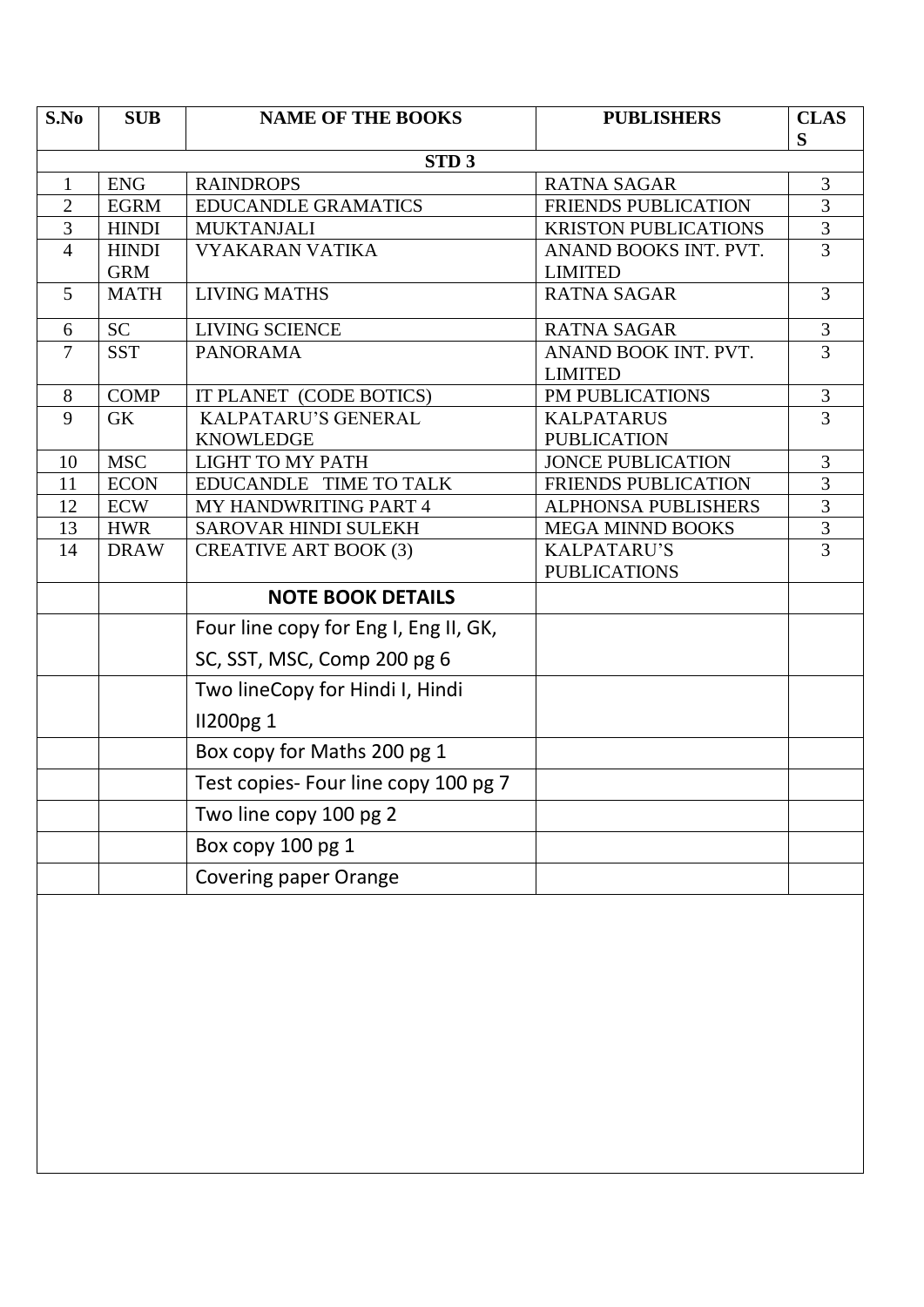|                |              | STD <sub>4</sub>                        |                             |                |
|----------------|--------------|-----------------------------------------|-----------------------------|----------------|
| 1              | <b>ENG</b>   | <b>RAINDROPS</b>                        | <b>RATNA SAGAR</b>          | $\overline{4}$ |
| $\overline{2}$ | <b>EGRM</b>  | <b>EDUCANDLE GRAMATICS</b>              | FRIENDS PUBLICATION         | $\overline{4}$ |
| $\overline{3}$ | <b>HINDI</b> | <b>MUKTANJALI</b>                       | <b>KRISTON PUBLICATIONS</b> | $\overline{4}$ |
| $\overline{4}$ | <b>HINDI</b> | <b>VYAKARAN VATIKA</b>                  | ANAND BOOKS INT. PVT.       | $\overline{4}$ |
|                | <b>GRM</b>   |                                         | <b>LIMITED</b>              |                |
| 5              | <b>MATH</b>  | <b>LIVING MATHS</b>                     | <b>RATNA SAGAR</b>          | $\overline{4}$ |
| 6              | <b>SC</b>    | <b>LIVING SCIENCE</b>                   | <b>RATNA SAGAR</b>          | $\overline{4}$ |
| $\overline{7}$ | <b>SST</b>   | <b>PANORAMA</b>                         | ANAND BOOK INT. PVT.        | $\overline{4}$ |
|                |              |                                         | <b>LIMITED</b>              |                |
| 8              | <b>COMP</b>  | IT PLANET (CODE BOTICS)                 | PM PUBLICATIONS             | $\overline{4}$ |
| 9              | <b>GK</b>    | KALPATARU'S GENERAL                     | <b>KALPATARUS</b>           | $\overline{4}$ |
|                |              | <b>KNOWLEDGE</b>                        | <b>PUBLICATION</b>          |                |
| 10             | <b>MSC</b>   | <b>LIGHT TO MY PATH</b>                 | <b>JONCE PUBLICATION</b>    | $\overline{4}$ |
| 11             | <b>ECON</b>  | EDUCANDLE TIME TO TALK                  | FRIENDS PUBLICATION         | $\overline{4}$ |
| 12             | <b>ECW</b>   | MY HANDWRITING PART 5                   | ALPHONSA PUBLISHERS         | $\overline{4}$ |
| 13             | <b>HWR</b>   | SAROVAR HINDI SULEKH                    | <b>MEGA MINND BOOKS</b>     | $\overline{4}$ |
| 14             | <b>DRAW</b>  | <b>CREATIVE ART BOOK (4)</b>            | <b>KALPATARU'S</b>          | $\overline{4}$ |
|                |              |                                         | <b>PUBLICATIONS</b>         |                |
|                |              | <b>NOTE BOOK DETAILS</b>                |                             |                |
|                |              | Four line copy for Eng I, Eng II 200pg2 |                             |                |
|                |              | Single line copy for SC, SST, MSC,      |                             |                |
|                |              | Computer 200 pg 4                       |                             |                |
|                |              | Two line copy for Hindi I, Hindi II200  |                             |                |
|                |              | pg <sub>2</sub>                         |                             |                |
|                |              | Plain copy for Maths 200 pg 1           |                             |                |
|                |              | Test copies - Four line copy 100 pg2    |                             |                |
|                |              | Single line copy 200 pg 5               |                             |                |
|                |              | Two line copy 200 pg 2                  |                             |                |
|                |              | Plain copy 200 pg1                      |                             |                |
|                |              | <b>Covering paper Orange</b>            |                             |                |

 $\overline{\phantom{a}}$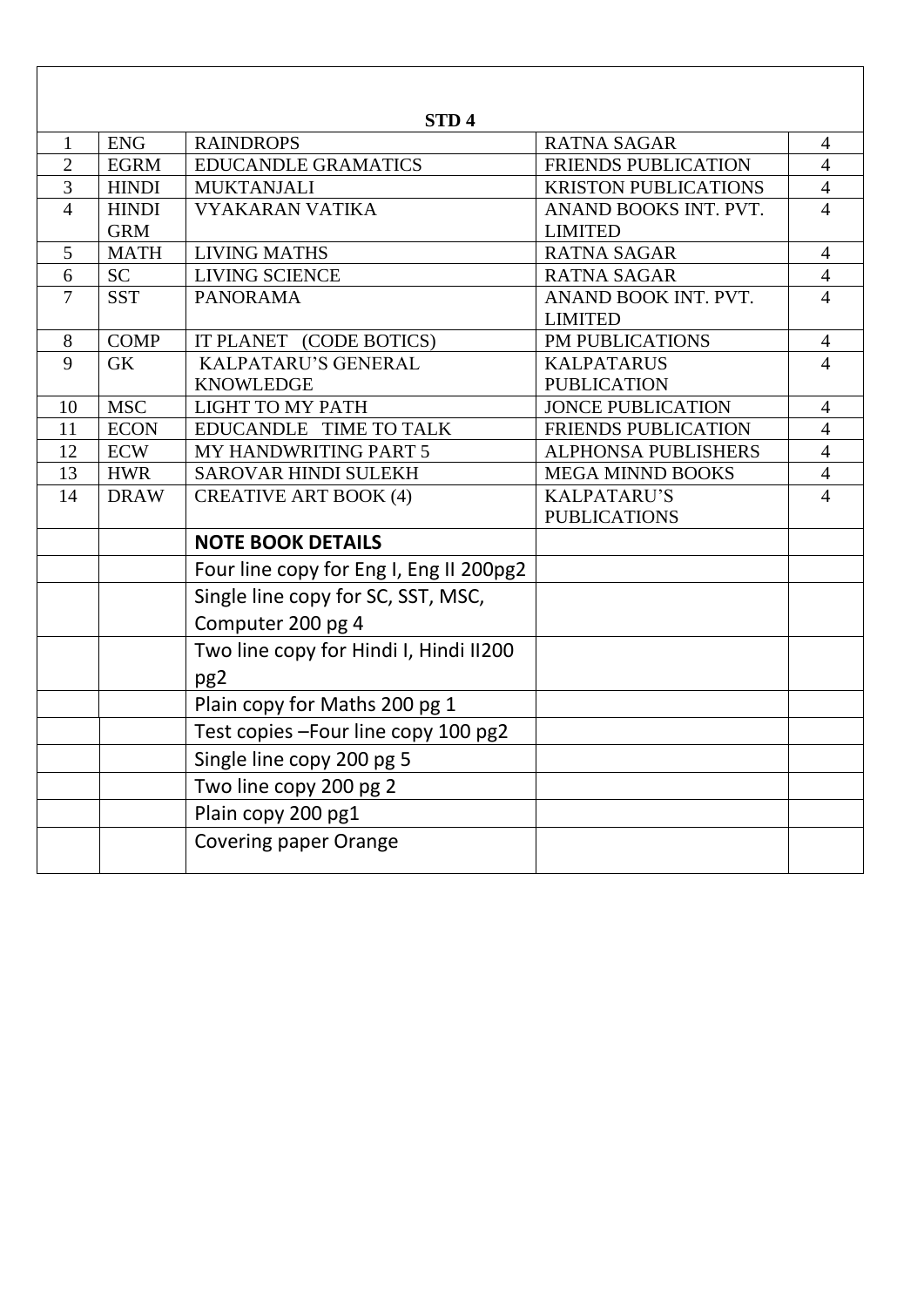| S.No           | <b>SUBJECT</b> | <b>NAME OF THE BOOKS</b>                           | <b>PUBLISHERS</b>        | <b>CLASS</b>   |
|----------------|----------------|----------------------------------------------------|--------------------------|----------------|
|                |                | STD <sub>5</sub>                                   |                          |                |
| $\mathbf{1}$   | <b>ENG</b>     | <b>RAINDROPS</b>                                   | <b>RATNA SAGAR</b>       | 5              |
| 2              | <b>EGRM</b>    | <b>EDUCANDLE GRAMATICS</b>                         | <b>FRIENDS</b>           | $\overline{5}$ |
|                |                |                                                    | <b>PUBLICATION</b>       |                |
| 3              | <b>HINDI</b>   | <b>MUKTANJALI</b>                                  | <b>KRISTON</b>           | 5              |
|                |                |                                                    | <b>PUBLICATIONS</b>      |                |
| 4              | <b>HINDI</b>   | <b>VYAKARAN VATIKA</b>                             | ANAND BOOKS INT.         |                |
|                | <b>GRM</b>     |                                                    | PVT. LIMITED             |                |
| 5              | <b>MATH</b>    | <b>LIVING MATHS</b>                                | <b>RATNA SAGAR</b>       | 5              |
| 6              | <b>SC</b>      | <b>LIVING SCIENCE</b>                              | <b>RATNA SAGAR</b>       | 5              |
| $\overline{7}$ | <b>SST</b>     | <b>PANORAMA</b>                                    | ANAND BOOK INT.          | 5              |
|                |                |                                                    | PVT. LIMITED             |                |
| 8              | <b>COMP</b>    | IT PLANET (CODE BOTICS)                            | PM PUBLICATIONS          | 5              |
| 9              | <b>GK</b>      | <b>KALPATARU'S GENERAL</b>                         | <b>KALPATARUS</b>        | 5              |
|                |                | <b>KNOWLEDGE</b>                                   | <b>PUBLICATION</b>       |                |
| 10             | <b>MSC</b>     | <b>LIGHT TO MY PATH</b>                            | <b>JONCE PUBLICATION</b> | 5              |
| 11             | <b>ECON</b>    | EDUCANDLE TIME TO TALK                             | <b>FRIENDS</b>           | 5              |
|                |                |                                                    | <b>PUBLICATION</b>       |                |
| 12             | <b>ECW</b>     | MY HANDWRITING PART 6                              | <b>ALPHONSA</b>          | 5              |
|                |                |                                                    | <b>PUBLISHERS</b>        |                |
| 13             | <b>HWR</b>     | SAROVAR HINDI SULEKH                               | MEGA MINND BOOKS         | 5              |
| 14             | <b>DRAW</b>    | <b>CREATIVE ART BOOK (5)</b>                       | KALPATARU'S              | 5              |
|                |                |                                                    | <b>PUBLICATIONS</b>      |                |
|                |                | <b>NOTE BOOK DETAILS</b>                           |                          |                |
|                |                | Four line copy for English I, Engliish II 200 pg 2 |                          |                |
|                |                | Single line copy for Science, Social studies,      |                          |                |
|                |                | MSC, Computer 200 pg 4                             |                          |                |
|                |                | Two line copy for Hindi I, Hindi II                |                          |                |
|                |                | 200 pg 2                                           |                          |                |
|                |                | Plain copy for Maths 200 pg 1                      |                          |                |
|                |                | Test copies four line copy 100 pg 2                |                          |                |
|                |                | Single line copy 200 pg 5                          |                          |                |
|                |                | Two line copy 200 pg 2                             |                          |                |
|                |                | Plain copy 200 pg 1                                |                          |                |
|                |                |                                                    |                          |                |
|                |                | Covering paper Orange                              |                          |                |
|                |                |                                                    |                          |                |
|                |                |                                                    |                          |                |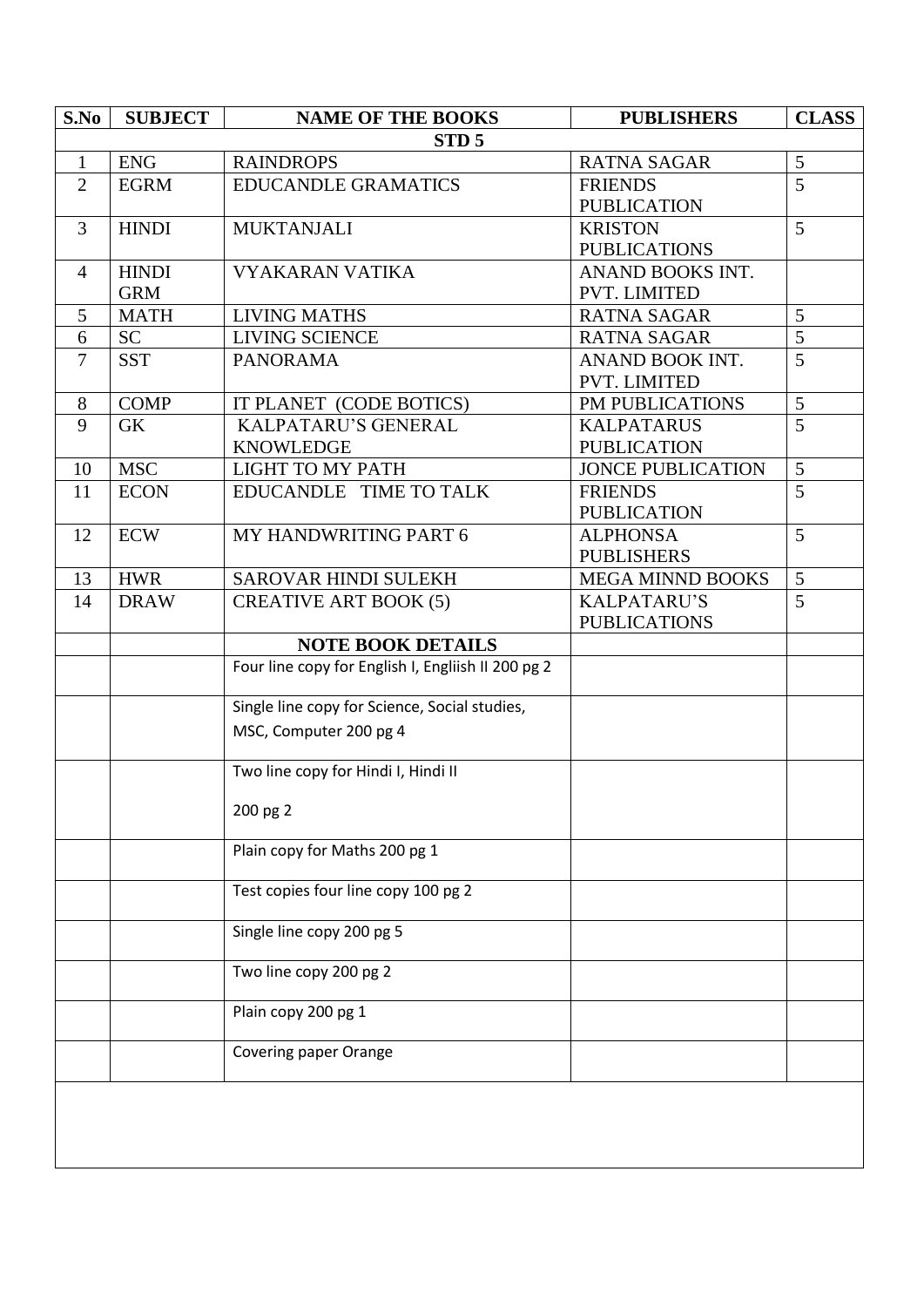|                |              | STD <sub>6</sub>                      |                          |   |
|----------------|--------------|---------------------------------------|--------------------------|---|
| $\mathbf{1}$   | <b>ENG</b>   | <b>RAINDROPS</b>                      | <b>RATNA SAGAR</b>       | 6 |
| 2              | <b>EGRM</b>  | <b>EDUCANDLE GRAMATICS</b>            | <b>FRIENDS</b>           | 6 |
|                |              |                                       | <b>PUBLICATION</b>       |   |
| 3              | <b>HINDI</b> | <b>MUKTANJALI</b>                     | <b>KRISTON</b>           | 6 |
|                |              |                                       | <b>PUBLICATIONS</b>      |   |
| $\overline{4}$ | <b>HINDI</b> | <b>VYAKARAN VATIKA</b>                | ANAND BOOKS INT.         | 6 |
|                | <b>GRM</b>   |                                       | <b>PVT. LIMITED</b>      |   |
| 5              | <b>SAN</b>   | <b>VED VAANI6</b>                     | <b>KRISTON</b>           | 6 |
|                |              |                                       | <b>PUBLICATIONS</b>      |   |
| 6              | <b>MATH</b>  | MATH (NCERT BOOK)                     | <b>NCERT</b>             | 6 |
| $\overline{7}$ | <b>SC</b>    | <b>SCIENCE (NCERT BOOK)</b>           | <b>NCERT</b>             | 6 |
| 8              | <b>SST</b>   | <b>PANORAMA</b>                       | ANAND BOOK INT.          | 6 |
|                |              |                                       | <b>PVT. LIMITED</b>      |   |
| 9              | <b>COMP</b>  | IT PLANET (CODE BOTICS)               | PM PUBLICATIONS          | 6 |
| 10             | GK           | MY AMAZING BOOK OF                    | <b>NAVDEEP</b>           | 6 |
|                |              | <b>GENERALKNOWLEDGE</b>               | <b>PUBLICATION</b>       |   |
| 11             | <b>MSC</b>   | <b>LIGHT TO MY PATH</b>               | <b>JONCE PUBLICATION</b> | 6 |
|                |              | <b>NOTEBOOK DETAILS</b>               |                          |   |
|                |              | Single line copy for English, Hindi,  |                          |   |
|                |              | Science, Social studies, MSC,         |                          |   |
|                |              | Sanskrit, Computer 200 pg 7           |                          |   |
|                |              | Plain copy for Maths 200 pg 1         |                          |   |
|                |              | Test copies single line copy 100 pg 8 |                          |   |
|                |              | Plain copy 200 pg 1                   |                          |   |
|                |              | Covering paper Orange                 |                          |   |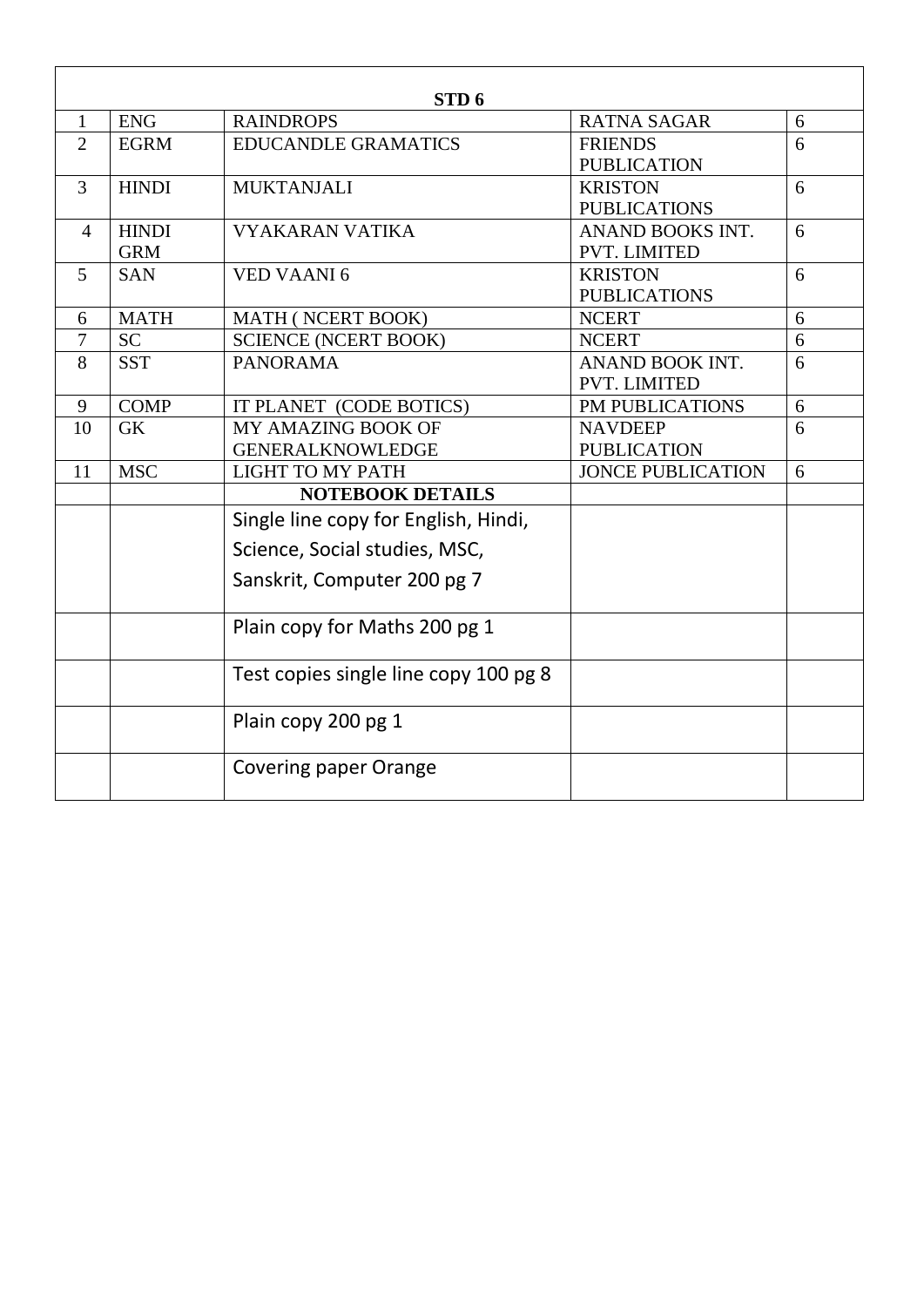|                |                            | <b>S.T.D VII</b>                                                                                  |                                         |            |
|----------------|----------------------------|---------------------------------------------------------------------------------------------------|-----------------------------------------|------------|
| $\mathbf{1}$   | Eng                        | <b>RAINDROPS</b>                                                                                  | <b>RATNA SAGAR</b>                      | <b>VII</b> |
| $\overline{2}$ | E.grm                      | <b>EDUCANDLE GRAMATICS</b>                                                                        | <b>FRIENDS PUBLICATION</b>              | VII        |
| 3              | Hindi                      | <b>MUKTANJALI</b>                                                                                 | <b>KRISTON PUBLICATIONS</b>             | <b>VII</b> |
| $\overline{4}$ | <b>HINDI</b><br><b>GRM</b> | <b>VYAKARAN VATIKA</b>                                                                            | ANAND BOOKS INT. PVT.<br><b>LIMITED</b> | VII        |
| 5              | San                        | Ved Vaani 7                                                                                       | <b>Kriston Publications</b>             | <b>VII</b> |
| 6              | Math                       | <b>Math NCERT Books</b>                                                                           | <b>NCERT</b>                            | <b>VII</b> |
| 7              | Sc                         | Science (NCERT Books)                                                                             | <b>NCERT</b>                            | <b>VII</b> |
| 8              | <b>SST</b>                 | <b>PANORAMA</b>                                                                                   | ANAND BOOK INT. PVT.<br><b>LIMITED</b>  | <b>VII</b> |
| 9              | <b>COMP</b>                | IT PLANET (CODE BOTICS)                                                                           | <b>PM PUBLICATIONS</b>                  | <b>VII</b> |
| 10             | Gk                         | MY AMAZING BOOK OF<br><b>GENERALKNOWLEDGE</b>                                                     | <b>NAVDEEP PUBLICATION</b>              | <b>VII</b> |
| 11             | Msc                        | <b>LIGHT TO MY PATH</b>                                                                           | <b>JONCE PUBLICATION</b>                | <b>VII</b> |
|                |                            | <b>NOTE BOOK DETAILS</b>                                                                          |                                         |            |
|                |                            | Single line copy for English, Hindi, Science, Social<br>studies, MSC, Sanskrit, Computer 200 pg 7 |                                         |            |
|                |                            | Plain copy for Maths 200 pg 1                                                                     |                                         |            |
|                |                            | Test copies single line copy 100 pg 8                                                             |                                         |            |
|                |                            | Plain copy 200 pg 1                                                                               |                                         |            |
|                |                            | Covering paper Orange                                                                             |                                         |            |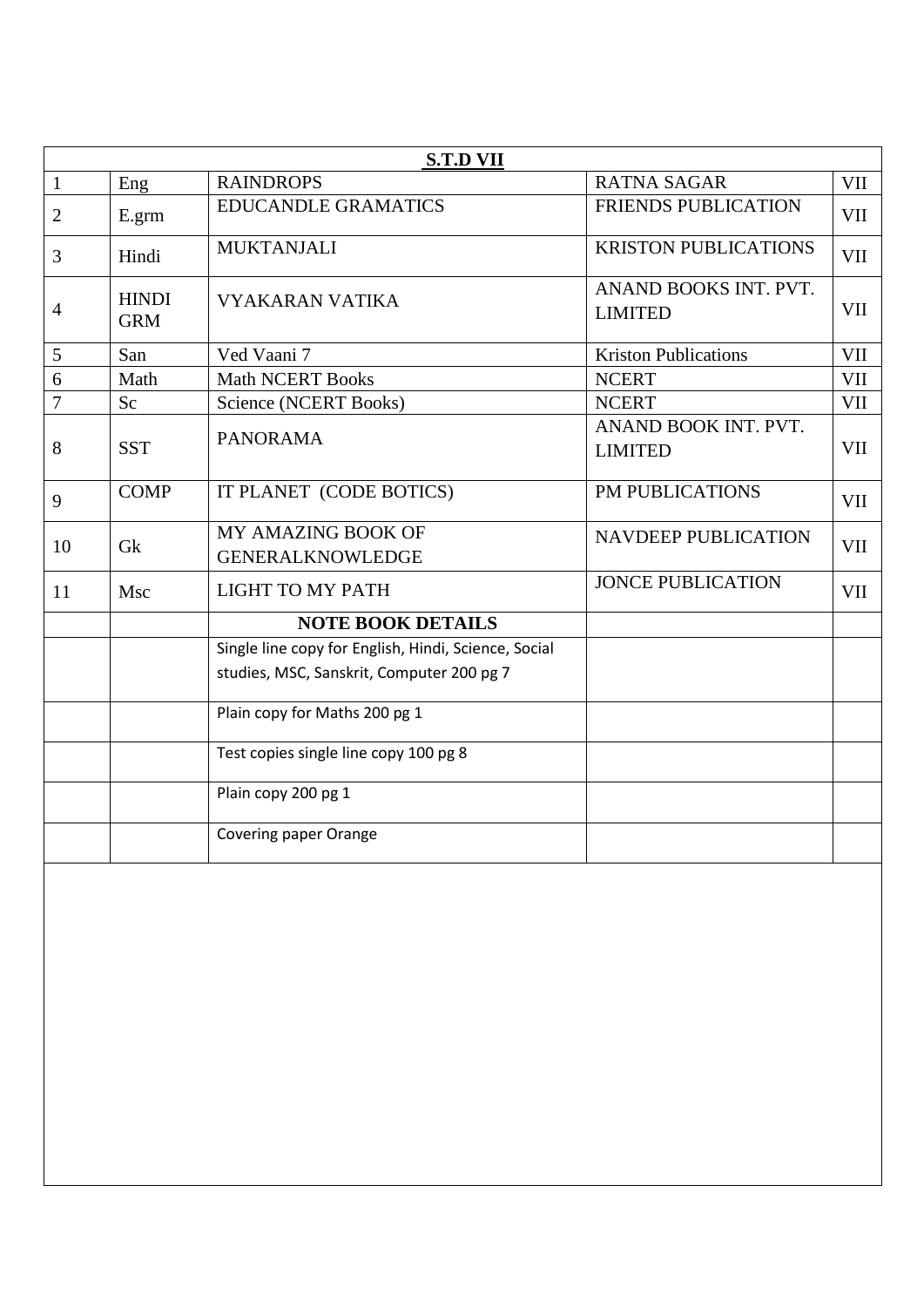|                |                            | S.T.D. VIII                                                                                       |                                         |             |
|----------------|----------------------------|---------------------------------------------------------------------------------------------------|-----------------------------------------|-------------|
| $\mathbf{1}$   | Eng                        | <b>RAINDROPS</b>                                                                                  | <b>RATNA SAGAR</b>                      | <b>VIII</b> |
| 2              | E.grm                      | <b>EDUCANDLE GRAMATICS</b>                                                                        | <b>FRIENDS PUBLICATION</b>              | <b>VIII</b> |
| 3              | Hindi                      | <b>MUKTANJALI</b>                                                                                 | <b>KRISTON PUBLICATIONS</b>             | VIII        |
| $\overline{4}$ | <b>HINDI</b><br><b>GRM</b> | <b>VYAKARAN VATIKA</b>                                                                            | ANAND BOOKS INT. PVT.<br><b>LIMITED</b> | <b>VIII</b> |
| 5              | Sanskrit                   | Ved Vani 8                                                                                        | <b>Kriston Publications</b>             | <b>VIII</b> |
| 6              | Math                       | <b>Math NCERT Books</b>                                                                           | <b>NCERT</b>                            | <b>VIII</b> |
| $\overline{7}$ | Sc                         | Science (NCERT Books)                                                                             | <b>NCERT</b>                            | <b>VIII</b> |
| 8              | <b>SST</b>                 | <b>PANORAMA</b>                                                                                   | ANAND BOOK INT. PVT.<br><b>LIMITED</b>  | <b>VIII</b> |
| 9              | <b>COMP</b>                | IT PLANET (CODE BOTICS)                                                                           | PM PUBLICATIONS                         | VIII        |
| 10             | Gk                         | MY AMAZING BOOK OF<br><b>GENERALKNOWLEDGE</b>                                                     | <b>NAVDEEP PUBLICATION</b>              | VIII        |
| 11             | Msc                        | <b>LIGHT TO MY PATH</b>                                                                           | <b>JONCE PUBLICATION</b>                | VIII        |
|                |                            | <b>NOTE BOOK DETAILS</b>                                                                          |                                         |             |
|                |                            | Single line copy for English, Hindi, Science, Social<br>studies, MSC, Sanskrit, Computer 200 pg 7 |                                         |             |
|                |                            | Plain copy for Maths 200 pg 1                                                                     |                                         |             |
|                |                            | Test copies single line copy 100 pg 8                                                             |                                         |             |
|                |                            | Plain copy 200 pg 1                                                                               |                                         |             |
|                |                            | Covering paper Orange                                                                             |                                         |             |